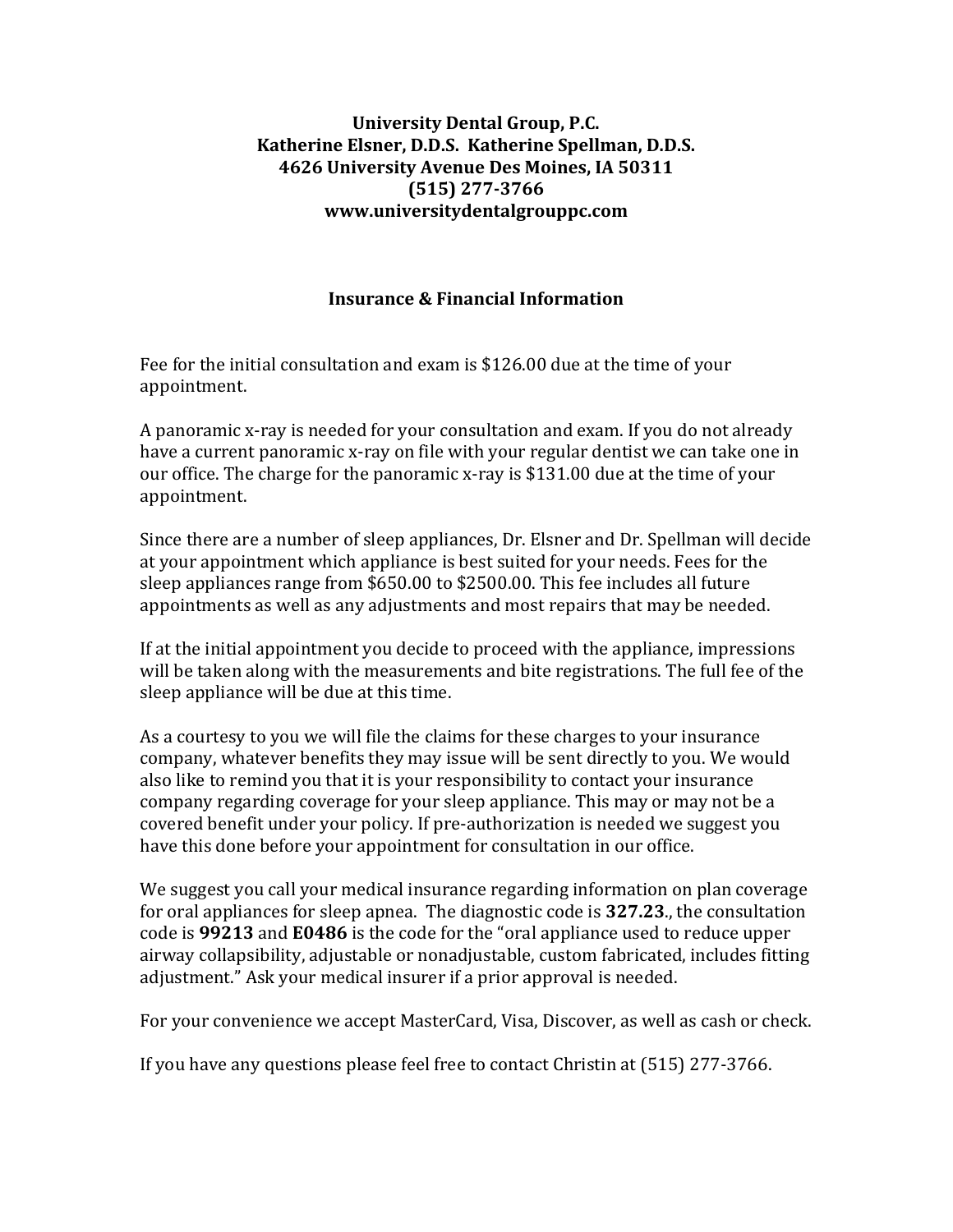## **MEDICAL SCREENING QUESTIONNAIRE**

I want you to be aware of important new research in the medical/dental field that may affect you or your spouse. Please read this form, answer the questions below, and sign and date the form. This form will then become part of your permanent record and will ensure that all patients have been screened for this medical problem.

SNORING IS A SIGN THAT SOMETHING IS WRONG. It is a major problem, which affects over 40 million Americans, and is now considered by the National Institute of Health as the number one health problem in America.

Besides damaging close relationships, it is a sleep-breathing disorder, which narrows the airway and decreases the oxygen to the brain. As a result of snoring, high blood pressure can develop as well as heart and lung problems. This condition can be life threatening. Dental and medical treatment is available that can solve this problem.

Please circle your answer to the questions below.

| 1. Do you or your spouse snore?                                                                 | Yes | No  |
|-------------------------------------------------------------------------------------------------|-----|-----|
| I do Spouse Both                                                                                |     |     |
| 2. Is the snoring a problem?                                                                    | Yes | No  |
| 3. Do you or your spouse have breathing problems<br>which cause you to awaken at night?         | Yes | No. |
| 4. Do you or your spouse suffer from daytime<br>drowsiness or have to take naps during the day? | Yes | No  |
| 5. Do you or your spouse suffer from bad breath?                                                | Yes | No  |

\_\_\_\_\_\_\_\_\_\_\_\_\_\_\_\_\_\_\_\_\_\_\_\_\_\_\_\_\_\_\_\_\_\_ \_\_\_\_\_\_\_\_\_\_\_\_\_\_\_\_

Signature Date Date